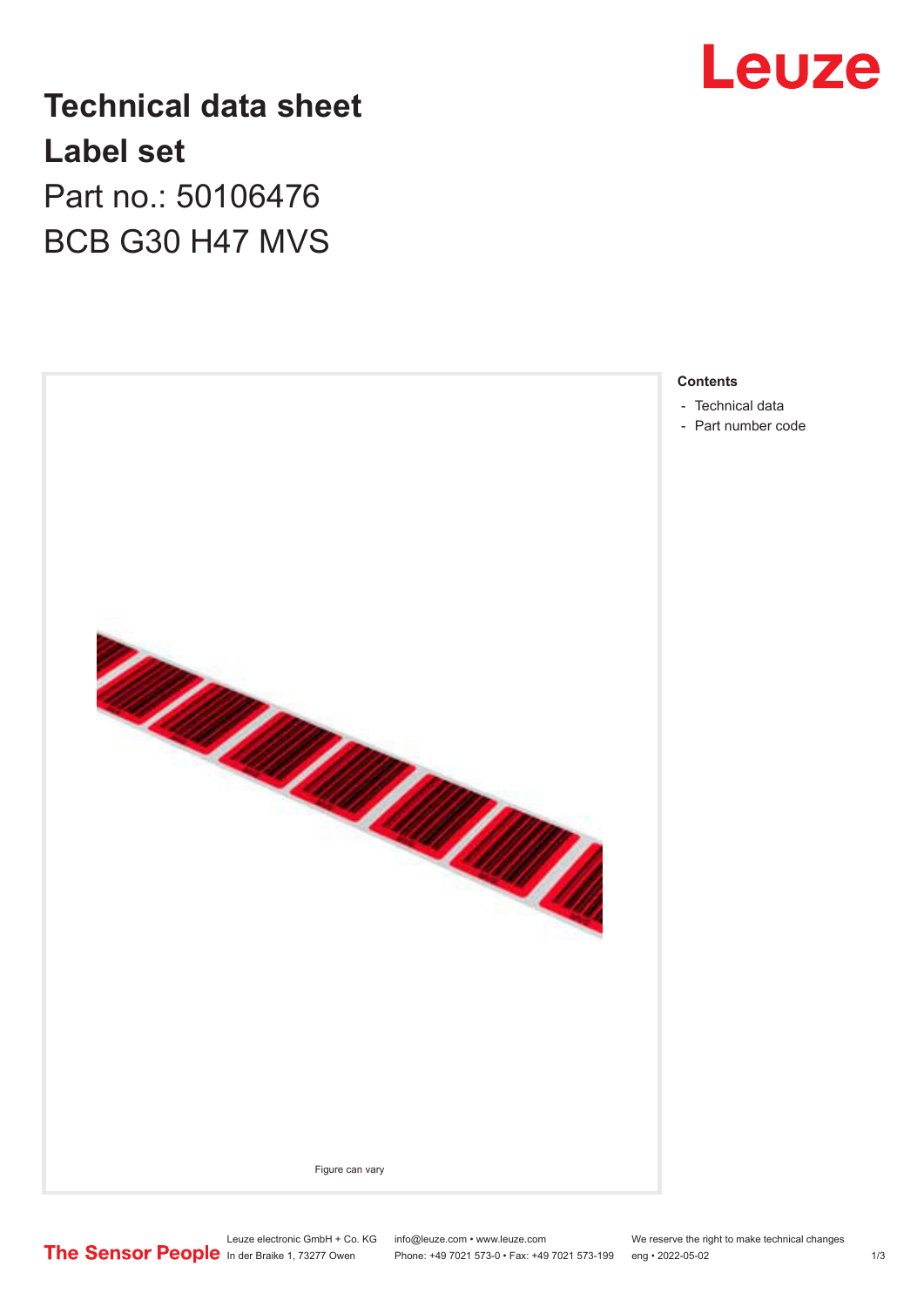## <span id="page-1-0"></span>**Technical data**

# **Leuze**

#### **Basic data**

| Suitable for           | BPS 300 series bar code positioning<br>system |
|------------------------|-----------------------------------------------|
|                        | BPS 3x series bar code positioning<br>system  |
|                        | BPS 8 series bar code positioning<br>system   |
| <b>Mechanical data</b> |                                               |
| Dimension (H x L)      | 47 mm x 30 mm                                 |

| <b>Grid dimension</b>                       | 30 mm                     |
|---------------------------------------------|---------------------------|
| <b>Mechanical properties</b>                | Moisture resistant        |
|                                             | Partly chemical resistant |
|                                             | Scratch resistant         |
|                                             | UV resistant              |
|                                             | Wipe resistant            |
| <b>Adhesive</b>                             | Acrylate adhesive         |
| <b>Strength of adhesive</b>                 | $0.1$ mm                  |
| <b>Manufacturing process</b>                | Filmsetting               |
| Chemical resistance (at 23 °C over 24<br>h) | Diesel oil                |
|                                             | Transformer oil           |
|                                             | White spirit              |
| Curing                                      | 72 h                      |

#### **Classification**

| <b>Customs tariff number</b> | 39269097 |
|------------------------------|----------|
| <b>ECLASS 5.1.4</b>          | 27289200 |
| ECLASS 8.0                   | 27289290 |
| <b>ECLASS 9.0</b>            | 27289290 |
| ECLASS 10.0                  | 27280192 |
| <b>ECLASS 11.0</b>           | 27280192 |
| ECLASS 12.0                  | 27280192 |
| <b>ETIM 5.0</b>              | EC002498 |
| <b>ETIM 6.0</b>              | EC003015 |
| <b>ETIM 7.0</b>              | EC003015 |

#### **Environmental data**

| Ambient temperature, operation          | $-40$ 120 °C               |
|-----------------------------------------|----------------------------|
| <b>Processing temperature</b>           | 045 °C                     |
| Recommended processing tempera-<br>ture | 10 $25 °C$                 |
| <b>Resistance</b>                       | Humidity                   |
|                                         | Salt spray fog (150 h/5 %) |
|                                         | UV light                   |
| <b>Property of base</b>                 | Clean                      |
|                                         | Dry                        |
|                                         | Free of grease             |
|                                         | Smooth                     |

### **Part number code**

#### Part designation: **BCB AAA BBB CCCC DDDD E**

| <b>BCB</b>  | Bar code tape                                                                                                                                                                                                                                                                                                     |
|-------------|-------------------------------------------------------------------------------------------------------------------------------------------------------------------------------------------------------------------------------------------------------------------------------------------------------------------|
| <b>BCB</b>  | <b>Series</b><br>BCB: Bar code tape                                                                                                                                                                                                                                                                               |
| <b>AAA</b>  | Grid / grid dimension<br>G30: 30 mm<br>G40: 40 mm                                                                                                                                                                                                                                                                 |
| <b>BBB</b>  | Tape height / special height<br>H25: height 25 mm<br>H47: height 47 mm<br>SH1: special height, individually between 20 - 32 mm<br>SH2: special height, individually between 33 - 47 mm<br>SH3: special height, individually between 48 - 70 mm<br>SH4: special height, individually between 71 - 140 mm           |
| <b>CCCC</b> | Tape length / special length<br>Lxxx: tape length in mm<br>SL: Special length                                                                                                                                                                                                                                     |
| <b>DDDD</b> | <b>Options</b><br>TWIN: two identical printed tapes<br>MVS: Measurement Value Switch (color red)<br>MV0: Measurement Value Zero (color yellow)<br>ML: Marker label<br>RW: Reverse Winding (changed winding direction, the smallest position value is inside on the wrapping core)<br>RK: Repair Kit (repair tape) |